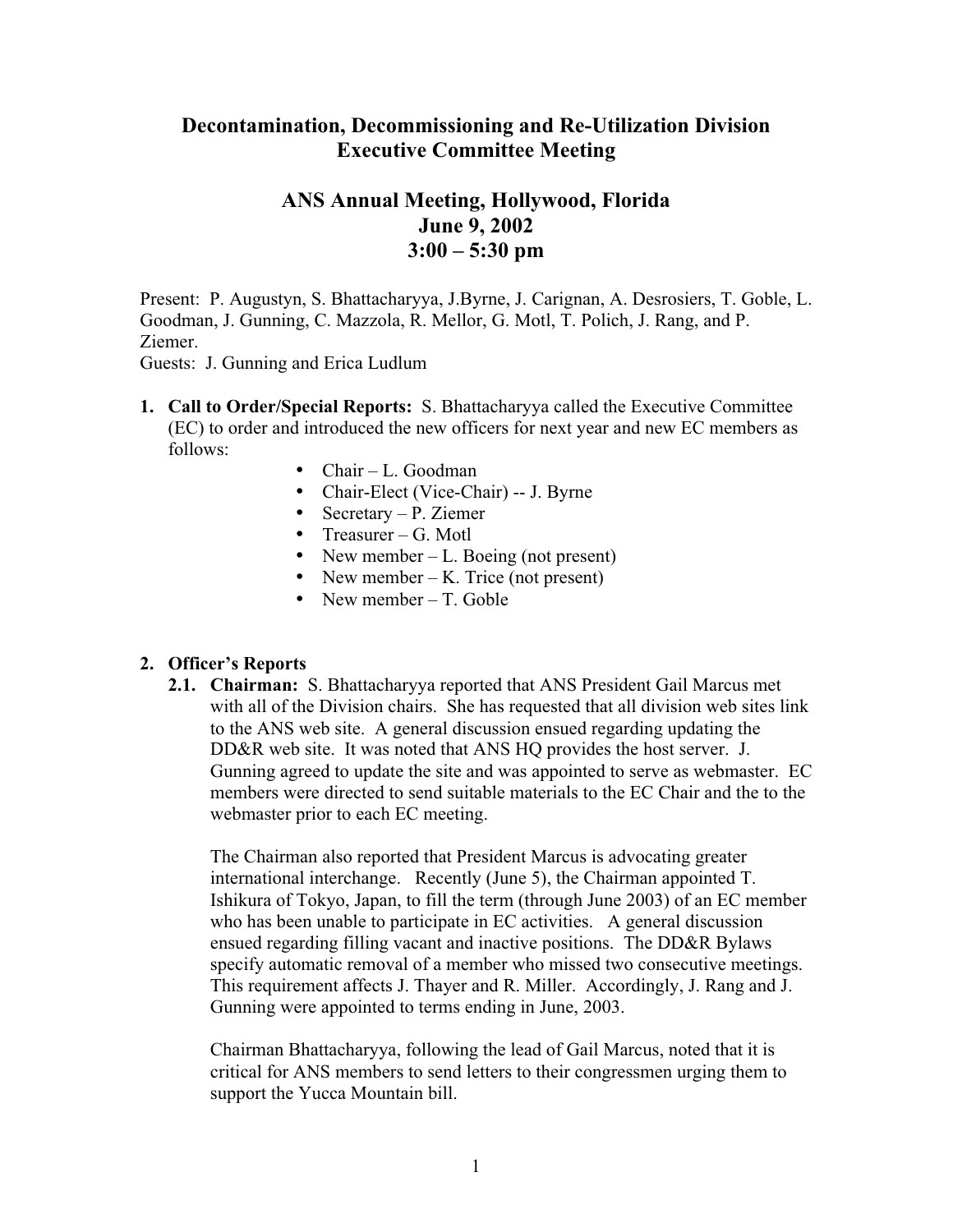The Chairman announced that the speaker for the DD&R luncheon tomorrow (June 10) will be Carl Mazzola.

On Wednesday, June 12, at 4 pm, the Chairman will make a presentation to the ANS Board of Directors. A copy of the presentation (Power Point slides) was previously distributed electronically to the EC members.

Concerning the ANS Public Policy Committee, it has been agreed that the Fuel Cycle Division's draft policy statement on fuel storage needs to come to the DD&R Division for review and comment.

- **2.2. Vice-Chairman:** L. Goodman distributed updated versions of the Operation Manual and the Bylaws.
- **2.3. Treasurer:** R. Mellor distributed the financial report. A general discussion focused on the need to be conservative in predicting membership dues because of recent declines in membership. It was noted that 2003 will be a lean year for the ANS. Additional discussion followed on Division income from papers, panels, embedded topical, etc. Concerning the budget, there was a recommendation that a "Web site" category be added, and a recommendation that the \$500 for student travel be moved from the "Scholarship" category to the "Student Support" category. The Treasurer agreed to follow these recommendations. A straw-man budget for next year was presented for information. No action was required. A motion was made, seconded and passed to accept the Treasurer's report.
- **2.4. Secretary:** The Committee approved the November 2001 Meeting Minutes, which had been previously distributed.

## **3. Standing Committee Reports**

**3.1. Program:** Scott Damm, Program Chairman for the ANS Winter Meeting, reported on the plans and logistics for the 2002 winter meeting. The meeting will have limited space due to a change in hotel. Session organizers are therefore requested to focus on reducing concurrent sessions. Sessions will be rated and prioritized in advance so as to allocate space. There will be a shortage of meeting rooms, so planning must be very efficient. A general discussion ensued regarding eliminating the planned DD&R general session or other planned sessions.

J. Rang summarized the upcoming programs for Spectrum 2002 (Reno in August) and for the winter meeting. There was further discussion on consolidating the nine DD&R sessions, including the possibility of dropping some sessions when the time comes to negotiate space. All Division Program Committee chairs will meet with S. Damm for this purpose. It was agree that if necessary, we will drop "Hot Topics" and the "General" session.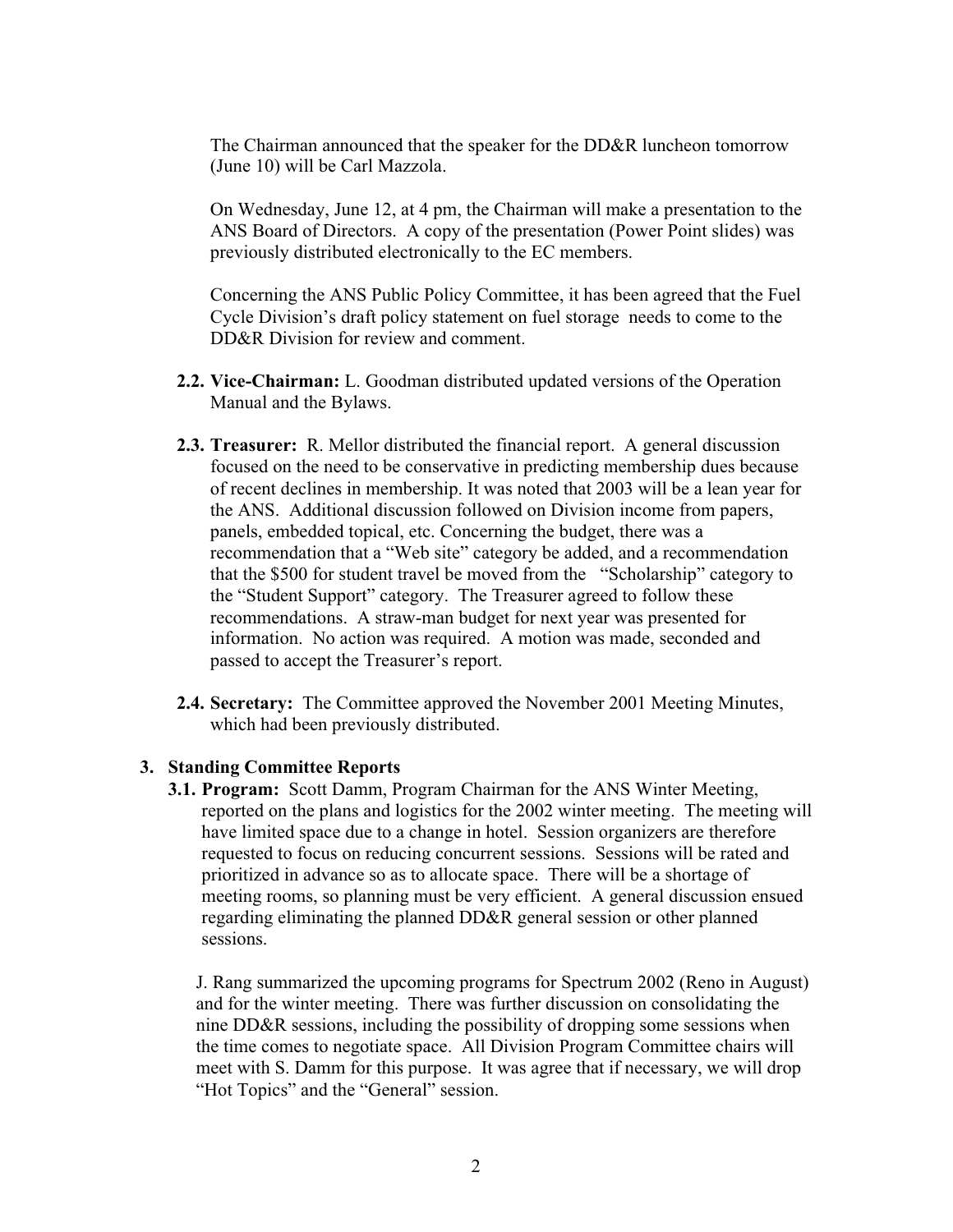- **3.2. Goals and Planning:** L. Goodman presented the current draft of the "Long Range Operational Plan for 2002-2007, Goals and Actions". G. Motl moved that the EC approve the Goals. The motion was seconded by C. Mazzola. The motion passed. Lynne then indicated the need to populate the action items in the Plan. It was agree that these items would be fleshed out during the next conference call of the EC on July 2. EC members were tasked to evaluate candidates for positions required to implement the manuel and to e-mail imput to L. Goodman by June 28.
- **3.3 Honors and Awards:** C.Mazzola reported that Joe Shonka received the DD&R award for Best Paper at the last Winter meeting, and Bill Trabilowitz received the award for Best Panelist.
- **3.4 Scholarships:** P. Ziemer introduced Erica Ludlum, the DD&R Scholarship recipient for 2002. Erica, who will be a Senior in Nuclear Engineering at the University of Illinois, had an outstanding record of academic achievement and professional activities. She expressed her appreciation to the Division for the award.
- **3.5 Standards:** In the absence of V. Likar, the Chair noted that the ASME Handbook on Nuclear Facility Decommissioning will be coming out soon. C. Mazzola is currently reviewing the draft.
- **3.6 Newsletter:** (No report)
- **3.7 Finance:** (See item 2.3)
- **3.7 Membership:** J. Carignan referred to the membership figures that had been previously distributed by J. Rang during the Program Committee meeting. He noted that although there has been some decline in DD&R membership, eventually all nuclear plants will require DD&R, so we can expect increasing interest in the future. He asked if expanding the scope of DD&R should be considered as well.
- **3.8 Nominations:** (No report)
- **4. Other Business**
	- **4.1. ANS Student Conference:** Two students, Darby Kimbell and Lance Kim from the University of California at Berkeley, presented information on the next ANS National Student Conference to be held April 2-5, 2003. The theme will be "Living in a Nuclear Free Zone." They encouraged the Division to provide whatever support they could.
	- **4.2. World Summit on Sustainable Development:** D. Schutz visited the meeting and made a presentation on ANS participation in the World Summit. He indicated the important contributions of nuclear energy in addressing issues of